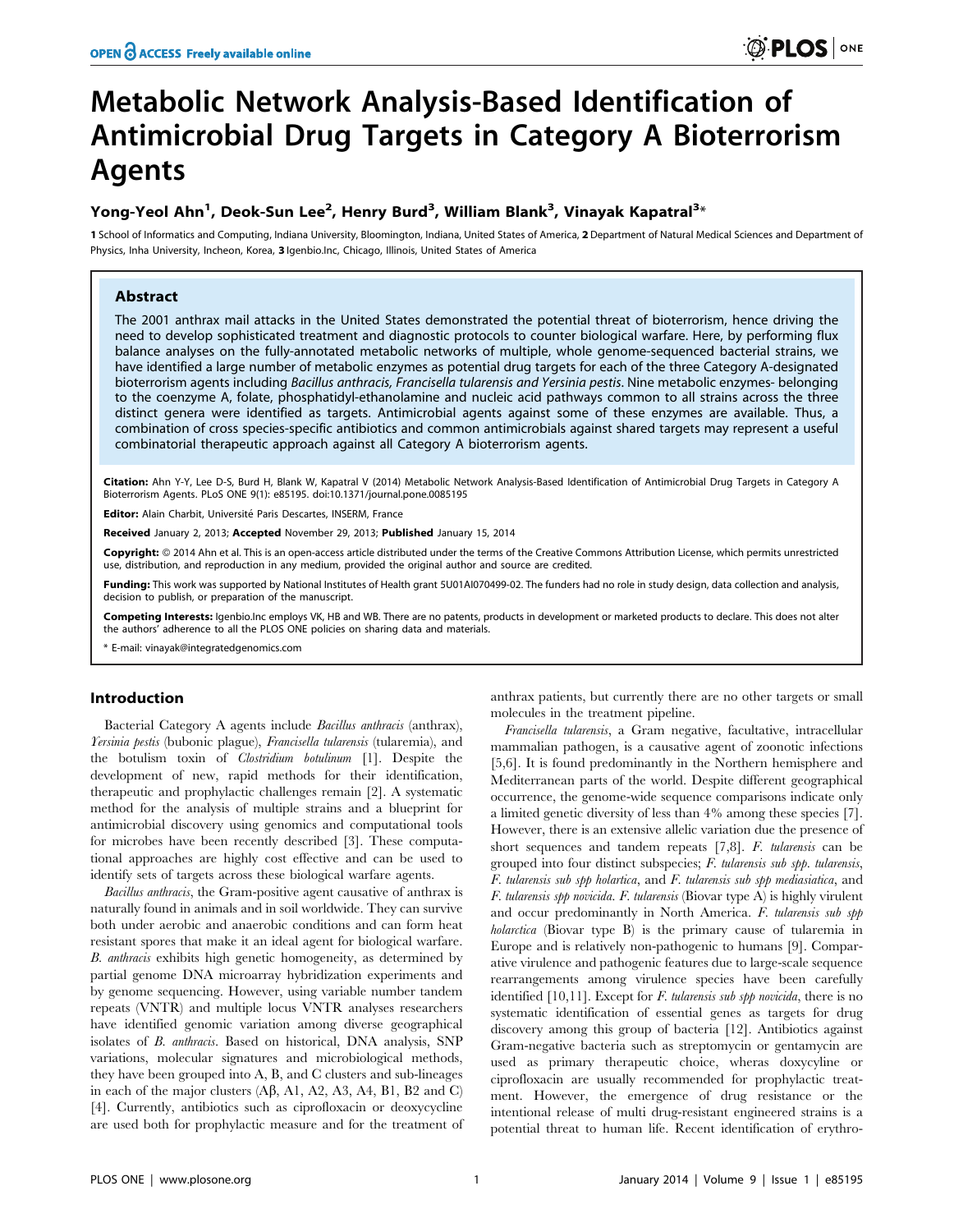mycin-resistant  $F$ . tularensis sub spp holarctica emphasizes the need for newer targets and drug identification. There is also an increased effort for human vaccine development, as the current  $F$ . tularensis sub spp holarctica LVS (Live Vaccine Strain) strain is ineffective in certain populations.

Yersinia pestis, the causative agent of the plague, is a Gramnegative enteric bacterium [13] that has caused one of the deadliest epidemics in human history in Europe in the 14<sup>th</sup> century. Y. pestis is significantly diverse and is divided into three major branches, Branch 0 (Microtus and Pestiodes isolates), Branch 1 (Orientalis, African Antiqua), and Branch 2 (Medievalis and Asian isolates) [10]. Recently, Charusanti et al [14] have built a metabolic model and experimentally identified several potential drug targets of a clinical Y. pestis CO92 isolate. However, the sequence diversity among various  $Y$ . pestis geographical isolates is high, which is reflected in their metabolic capabilities and demonstrates the need for strain specific target identification. Despite the successful use of antibiotics such as streptomycin or gentamycin as primary therapeutic choice in the treatment of infection, doxycyline, ciprofloxacin or chloramphenicol is also administered as prophylactic drug of choice.

In the past few years, there has been a significant effort in genome sequencing and molecular diagnostics studies for diverse strains of the three Category A bioterrorism agents. Despite sequencing of diverse geographical isolates, there has been only very limited new target discovery and virtually no specific drug development. Identifying gene essentiality by experimental approaches either using transposon mutagenesis or RNA silencing is time consuming and expensive, and the results are strainspecific. In contrast, computational methods provide an alternate approach for the identification of single essential and synthetic lethal metabolic enzymes [10,15,16,17,18] that can be simultaneously tested for multiple strains [16,19]. These methods can be also tested simultaneously under several growth conditions and identify organism/strain specific essential metabolic enzymes as common drug targets. Here, we have used these methods, as described earlier for multiple S. aureus strains [19] to identify genus specific and universally common metabolic enzyme as targets for B. anthracis, F. tularensis, and Y. pestis.

#### Results

Bacterial genome variations are manifested in the metabolic or physiological characteristics of a given organism. Identification of these variations defines unique biochemical capabilities that allow growth and survival in a specific ecological niche. However, recognizing common core metabolic capabilities allow enzymatic target identification for anti-infective discovery. Using this logic and computational approaches for E. coli [15,16] and for multiple strains of S. aureus [19] and in combination with classical molecular screening, we have identified small molecule inhibitors for E. coli and S. aureus [3]. Similarly, using these approaches and reactions associated with metabolic enzymes, we performed FBA for B. anthracis, F. tularensis and Y. pestis strains for common target identification.

We initially identified metabolic pathways, reactions and compounds for each of the strains within the same genus and then compared between the genera. On an average, the number of reactions is larger for both  $B$ . anthracis and  $Y$ . pestis compared to  $F$ . tularensis, which is attributed to the size of the genome, number of ORFs, etc. (Table 1). The transport reactions also varied among the three genera, although they were identical within the same genera. However, the number of metabolites varied among the strains of a given genera. After computing FBA and essentiality,

the numbers of essential enzymes were in the range of 37–40 in B. anthracis and  $\Gamma$ . pestis but twice as high in  $F$ . tularensis (the individual strain single essentiality data is provided in Table S1). Similarly, the essential metabolites from these essential reactions were higher in F. tularensis compared to B. anthracis and Y. pestis (Table 2). Based on these data we built networks of essential enzymes, reactions and compounds for B. anthracis, Y. pestis, and F. tularensis and the roles of these essential metabolic enzymes are described in the following sections.

#### Identification of common metabolic essential enzymes in B. anthracis

Using FBA methods, we have identified 35 metabolic enzymes that were calculated as essential for growth and biomass production in all B. anthracis strains. The enzymes and their associated biochemical reactions are given in Table 3. The majority of the targets are involved in the amino-acids, vitamins, nucleotides or cofactors biosynthesis pathways (Fig. 1).

Enzymes involved in the biosynthesis of L-histidine from 5 phospho-a D-ribosyl 1-diphosphate and ATP such as HisD, HisG, HisB and HisA are essential (Table 3). 5-phospho- $\alpha$  D-ribosyl 1diphosphate is precursor both for histidine and IMP biosynthetic pathway and is involved in 5'-phosphoribosyl-4-4carboxamide-5aminoimidazole (AICAR) cycle. Enzymes involved in L-methionine biosynthesis (MetH, MetF) were found to be essential as Lmethionine is required for a number of cellular functions, including initiation of protein synthesis, the methylation of DNA, rRNA and the biosynthesis of cysteine, phospholipids and polyamines. Enzymes involved in the L-tryptophan biosynthesis (TrpD, TrpC, and TrpF) using chorismate as precursor are essential as tryptophan is precursor of indole in many bacteria. Pathways for the synthesis for L-lysine and LL-diaminopimelate from L-aspartate catalyzed by enzymes encoded by dapH, dapB,  $dabL$ , lysA, and  $dabF$  were determined to be essential. Diaminopimelate is used for both the biosynthesis of lysine and peptidoglycan. Other enzymes involved in L-phenylalanine and L-tyrosine biosyntheses (AroA, AroH) were also identified as essential in B. anthracis (Table 3).

Among vitamins, enzymes involved in the folate biosynthesis pathway, enzymes such as PabC DfrA, FolB, FolC, FolE and FolP were identified to be essential. Other enzymes involved in cofactors synthesis such as coenzyme A biosynthesis (CoaE, CoaD), pantothenate (Dfp) and de novo biosynthesis/salvage of NAD and NADPH (NadD) were also identified as essential. Only two enzymes involved in the purine (guanosine) nucleotide biosynthesis (guanylate kinase Gmk) and thymidine nucleotide biosynthesis (dTMP kinase, Tmk) were identified as essential for biomass production.

In lipid metabolism, enzymes involved in the glycerolipid (diglucosyldiacyl glycerol) biosynthesis (UgtP) that catalyzes the formation of mono-, di- and triglucosyldiacyl glycerol were identified as essential. Diglucosyldiacylglycerol is a predominant glycolipid used as a membrane anchor for lipoteichoic acid. A second essential enzyme, cytidylyl-transferase (CdsA), which is involved in CDP-diglyceride biosynthesis, a major component for phosphatidyl group of phospholipids was also identified as essential. Another key enzyme, phosphatidylserine decarboxylase (Psd) involved in phospholipid (phosphatidylethanolamine) biosynthesis was found to be essential. Phosphoethanolamine head groups of phosphatidylethanolamine are transferred and attached to the LPS core sugars and to periplasmic membrane-derived oligosaccharides. Among the enzymes involved in cell wall biosynthesis, phospho-N-acetylmuramoyl-pentapeptide-transferase (MraY) involved in peptidoglycan biosynthesis is essential, as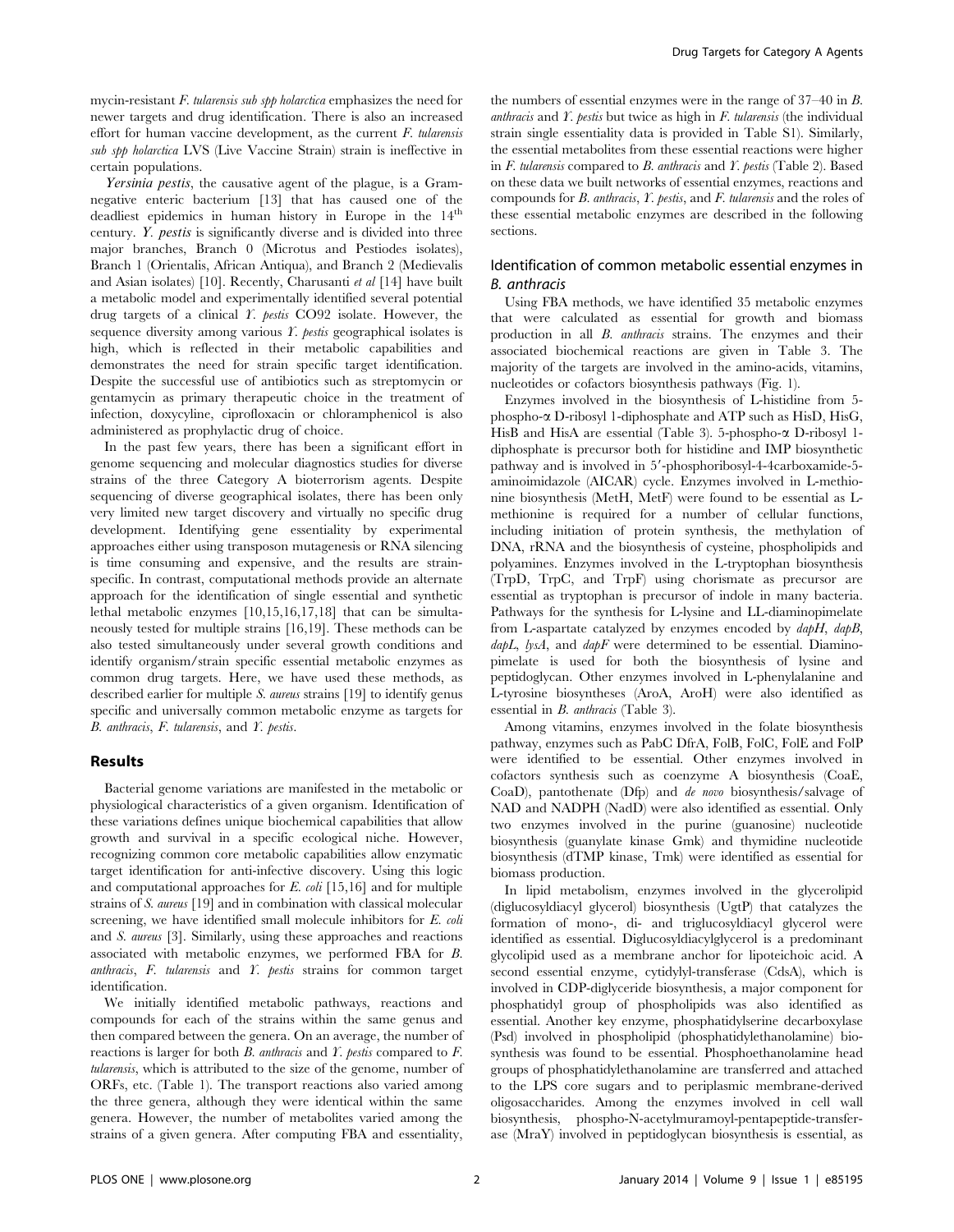| ភ              | Organism                                  | Genome<br>Code | Accession No<br><b>BD</b> | <b>ORFs</b> | ORFs with<br>Functions | ORFs with<br>EC no | Unique<br>g | complete EC Very Likely<br>Reactions | Reactions<br>Likely | Reactions<br>Cellular | Transport and<br>Reactions<br>exchange | <b>Metabolites</b> |
|----------------|-------------------------------------------|----------------|---------------------------|-------------|------------------------|--------------------|-------------|--------------------------------------|---------------------|-----------------------|----------------------------------------|--------------------|
|                | B. anthracis A1055                        | BAA            | <b>PRJNA54131</b>         | 5923        | 4771                   | 1515               | 631         | 1122                                 | 132                 | 1406                  | 169                                    | 1820               |
| $\sim$         | <b>B.</b> anthracis Ames ancestor         | BAH            | <b>PRJNA58083</b>         | 5617        | 4502                   | 1413               | 633         | 1123                                 | 132                 | 1411                  | 169                                    | 1824               |
| 3              | B. anthracis CNEVA-9066                   | BAI            | PRJNA54133                | 6123        | 4861                   | 1525               | 635         | 1122                                 | 132                 | 1410                  | 169                                    | 1826               |
| 4              | <b>B.</b> anthracis Ames                  | <b>BAN</b>     | 909<br>PRJNA57            | 5311        | 417                    | 1392               | 634         | 1129                                 | 132                 | 1415                  | 169                                    | 1832               |
| $\overline{5}$ | B. anthracis Str Strene                   | <b>BAR</b>     | PRJNA58091                | 5287        | 4591                   | 1488               | 635         | 1122                                 | 132                 | 1410                  | 169                                    | 1822               |
| 6              | B. anthracis Str Kruger B                 | BAS            | PRJNA54105                | 6190        | 4917                   | 1545               | 634         | 1121                                 | 132                 | 1409                  | 169                                    | 1825               |
| $\overline{ }$ | B. anthracis A2012                        | BAT            | PRJNA54101                | 5662        | 4805                   | 1550               | 640         | 1115                                 | 131                 | 1410                  | 169                                    | 1831               |
| $^{\circ}$     | B. anthracis Str Vollum                   | <b>ENE</b>     | PRJNA54135                | 6158        | 4881                   | 1523               | 635         | 1122                                 | 132                 | 1410                  | 169                                    | 1826               |
|                | F. philomiragia (ATCC 25017)              | 준              | <b>PRJNA39919</b>         | 2022        | 1650                   | 731                | 481         | 968                                  | 4                   | 1129                  | 113                                    | 1590               |
| $\sim$         | F. tularensis sub spp. tularensis Schu S4 | E              | <b>PRJNA57589</b>         | 1722        | 1427                   | 591                | 405         | 880                                  | 4                   | 946                   | $\frac{13}{2}$                         | 1423               |
| 3              | F. tularensis sub spp. mediasiactica      | FTC            | <b>PRJNA58939</b>         | 1534        | 1226                   | 564                | 387         | 816                                  | $\mathsf{S}$        | 876                   | 113                                    | 1360               |
| 4              | F. tularensis sub spp. holarctica OSU18   | Ë              | PRJNA32025                | 1705        | 1312                   | 574                | 393         | 831                                  | $\mathsf{S}$        | 896                   | $\frac{13}{2}$                         | 1372               |
| 5              | F. tularensis sub spp. novicida U112      | FTN            | PRJNA58499                | 1801        | 1462                   | 643                | 428         | 887                                  | 4                   | 956                   | 113                                    | 1407               |
| $\circ$        | F. tularensis sub spp. tularensis FSC198  | EF             | <b>PRJNA58693</b>         | 1771        | 1428                   | 595                | 41          | $\overline{5}$                       | 4                   | 980                   | $\frac{13}{2}$                         | 1437               |
| $\overline{ }$ | F. tularensis sub spp. holarctica (LVS)   | FTU            | <b>PRJNA58595</b>         | 1956        | 1604                   | 648                | 428         | 942                                  | 4                   | 1014                  | 113                                    | 1452               |
|                | Y. pestis CO92                            | ₹              | PRJNA57621                | 4066        | 3779                   | 1143               | 660         | 1249                                 | ஜ                   | 1444                  | 208                                    | 1836               |
| $\sim$         | Y. pestis Angola                          | YPA            | <b>PRJNA58485</b>         | 3925        | 3347                   | 1080               | 643         | 1217                                 | 8                   | 1411                  | 208                                    | 1820               |
| ω              | Y. pestis biovar microtus str. 91001      | YPF            | PRJNA58037                | 4142        | 3550                   | 1118               | 651         | 1231                                 | 93                  | 1420                  | 208                                    | 1819               |
| 4              | Y. pestis KIM                             | YPK            | <b>PRJNA15962</b>         | 4201        | 3736                   | 1180               | 663         | 1254                                 | 100                 | 1458                  | 208                                    | 1852               |
|                | doi:10.1271/journal nono 0005105+001      |                |                           |             |                        |                    |             |                                      |                     |                       |                                        |                    |

l doi:10.1371/journal.pone.0085195.t001 doi:10.1371/journal.pone.0085195.t001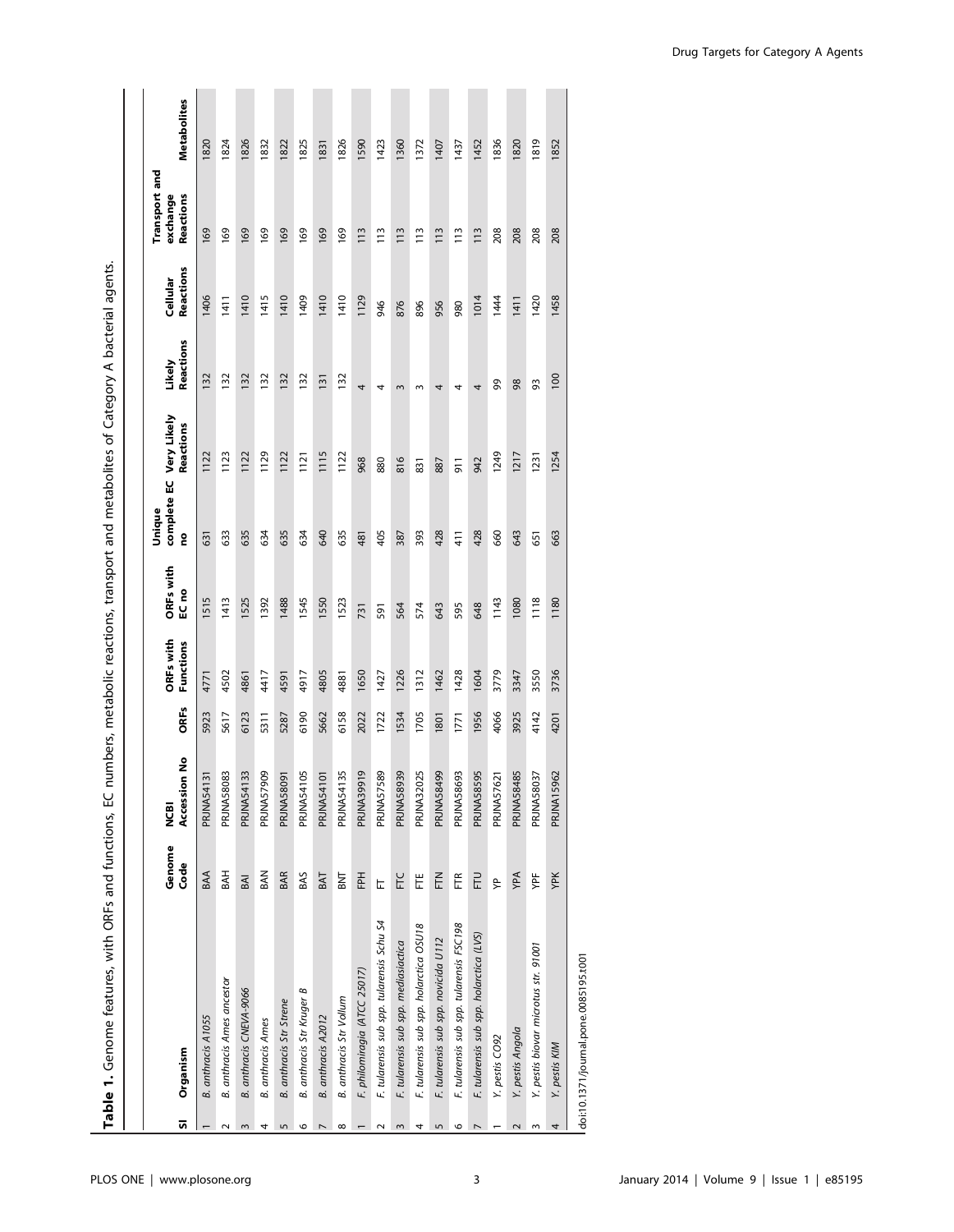Table 2. Single essential enzymes and metabolites in the indicated strains identified using FBA for each of the strains studied.

|                | Organism                                  | <b>Single essential Enzymes</b> | <b>Essential metabolites</b> |
|----------------|-------------------------------------------|---------------------------------|------------------------------|
|                | B. anthracis A1055                        | 38                              | 81                           |
| 2              | B. anthracis Ames ancestor                | 39                              | 81                           |
| $\overline{3}$ | B. anthracis CNEVA-9066                   | 37                              | 81                           |
| $\overline{4}$ | <b>B.</b> anthracis Ames                  | 40                              | 81                           |
| 5              | B. anthracis Str Strene                   | 38                              | 81                           |
| 6              | B. anthracis Str Kruger B                 | 37                              | 81                           |
| $\overline{7}$ | B. anthracis A2012                        | 38                              | 81                           |
| 8              | B. anthracis Str Vollum                   | 37                              | 81                           |
|                | F. tularensis sub spp. tularensis Schu S4 | 74                              | 133                          |
| $\overline{2}$ | F. tularensis sub spp. mediasiactica      | 85                              | 137                          |
| $\overline{3}$ | F. tularensis sub spp. holarctica OSU18   | 74                              | 125                          |
| 4              | F. tularensis sub spp. novicida U112      | 69                              | 121                          |
| 5              | F. tularensis sub spp. tularensis FSC198  | 80                              | 120                          |
| 6              | F. tularensis sub spp. holarctica (LVS)   | 68                              | 109                          |
| 7              | F. philomiragia (ATCC25017)               | 66                              | 104                          |
|                | Y. pestis CO92                            | 39                              | 80                           |
| $\overline{2}$ | Y. pestis Angola                          | 40                              | 82                           |
| 3              | Y. pestis biovar microtus str. 91001      | 40                              | 80                           |
| 4              | Y. pestis KIM                             | 40                              | 82                           |

doi:10.1371/journal.pone.0085195.t002

in E. coli [20]. A second enzyme, glucosamine-1-phosphate acetyltransferase (GlmU), is involved in UDP-N-acetyl-D-glucosamine biosynthesis, an essential precursor of peptidoglycan. A third UDP-glucose 4-epimerase (GalE), which is involved in galactose, amino sugar and nucleotide sugar metabolism, was also identified as essential enzyme in the cell wall biosynthesis. UDP-Dgalactose is a building block for colonic acid and mycolylarabinogalactan-peptidoglycan complex biosynthesis. Phosphoglucosamine mutase (GlmM) involved in cell-wall peptidoglycan and LPS biosyntheses was determined to be essential. It is interesting to note that enzymes involved in fatty acid metabolism, specifically in b-oxidation (FadA, FadB) are essential for growth. This conservation implies that the b-oxidation of fatty acids has an indispensable function under certain physiological conditions. In fact, the  $f \text{ad} \text{MA-}E$  operon encoding the  $\beta$ -oxidation catalyzing enzymes is induced at the onset of sporulation. This induction requires the yvbA protein involved in cannibalism by sporulating cells [21]. None of fatty acid biosynthetic enzymes (FabA, FabB, FabI, FabG etc.) were found to be essential under the conditions tested.

#### Identification of common metabolic essential enzymes in F. tularensis

Although the genome wide sequence variations of Francisella species are in the order of 3–5%, there is a significant variation in the number of unique enzymes and metabolic reactions among the F. tularensis sub species. The single essential enzymes for individual strains of the diverse isolates of F. tularensis are given in Table S1. We identified a total of 46 single essential enzymes across the seven species, the majority of which were identified in the vitamins, cofactors, and cell wall biosynthesis pathways.

Unlike in B. anthracis, fewer enzymes in amino acid biosynthesis were identified as essential for growth in F. tularensis. These include methionine adenosyltransferase (MetK) involved in cysteine/

methionine metabolism, which has been shown to be essential for the growth of E. coli K-12 [22]. An enzyme involved in lysine biosynthesis (MurF), which is required for the synthesis of peptidoglycan, is also essential. In the glutamate sub-system, ORFs for tRNA-dependent L-glutamate biosynthesis  $(glXI)$  and L-glutaminyl-tRNA were determined as essential under the conditions tested (Table 3, Fig. 1). Several enzymes in the vitamin subsystem involved in the biosynthesis of porphyrin, heme and tetrapyrrole (HemF, HemC, HemE, HemB, HemD, HemH, and HemL1) were identified as essential.

In all the F. tularensis sub species, two metabolic routes for NAD synthesis has been identified [23], but most of the enzymes involved in the NAD biosynthesis pathway were identified as nonessential in our approaches except for NAD kinase, a key step in the phosphorylation of NAD to form NADP. Neither NMN synthetase nor NAD synthetases were identified to be essential in our study. Three enzymes belonging to the coenzyme A biosynthesis pathway (CoaE, CoaD and CoaBC) and riboflavin (FMN) biosynthesis (RibC, RibF and RibD) and folate biosynthesis pathway (FolE, FolB, and FolC), nicotinate/nicotinamide biosynthesis (PpnK) and ubiquinone biosynthesis pathway (UbiC) were identified. Isoprenoids necessary for ubiquinone production are synthesized using the non-mevalonate pathway in F. tularensis, and we identified several enzymes such as IspH, IspD, IspF, Dxs, UppS, IspE and Dxr as essential (Table 3). The intermediate metabolite undecaprenyl diphosphate is also a precursor of glycosyl carrier lipid, which is involved in the biosynthesis of bacterial cell wall polysaccharide components such as peptidoglycan and lipopolysaccharide. Only three enzymes in the phospholipid biosynthesis pathway (CdsA, PssA, and Psd) were identified as essential for biomass production.

Several enzymes involved in the synthesis of cell wall were identified to be essential among all the F. tularensis sub species. These include lipid A and peptidoglycan biosynthesis pathways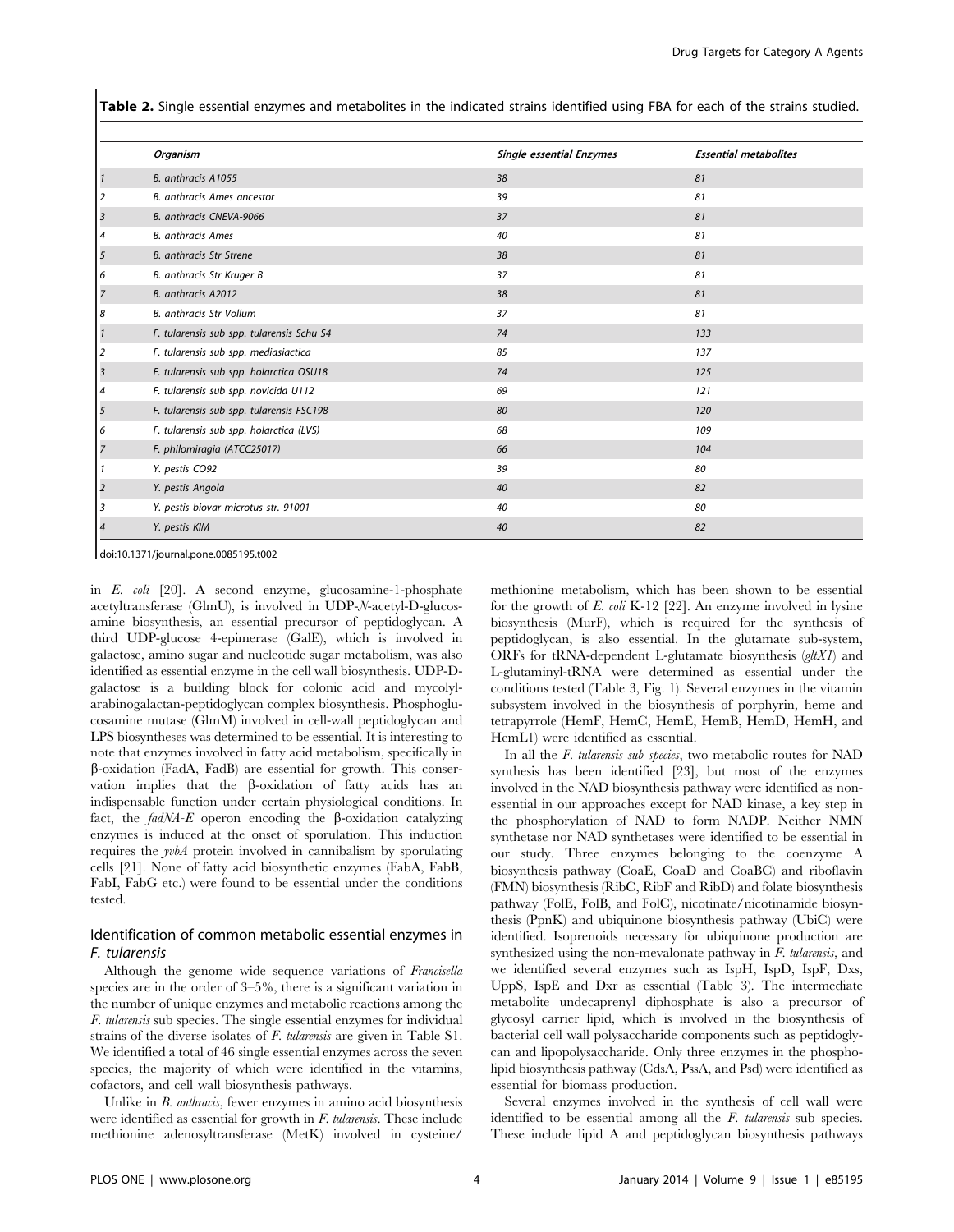

Figure 1. Common metabolic enzyme targets in the three Category A bacteria. Nine shared essential enzymes in several major pathways were identified across all Category A bacteria and are marked by ''X''. doi:10.1371/journal.pone.0085195.g001

and enzymes such as LpxA, LpxB, MurG, MurB, KdsA, MurA, LpxK, KdsB, MraY, MurF, MurD, MurI, and GlmM (Table 3). In purine and pyrimidine metabolism (synthesis, degradation and salvage) thymidine kinase (TmK), which is involved in the formation of dTDP using thymidine and is a well-known target for host cells that are infected with herpes virus, was identified. Other enzymes involved in nucleotides and deoxynucleotides metabolism such as guanylate kinase (GmK), purine nucleoside phosphorylase (DeoD) were identified as essential. Guanylate kinase converts GMP to GDP using ATP for the synthesis of nucleotide diphosphates such as ADP and GDP. dTMP kinase converts dTMP to dTDP using ATP (see Fig. 1).

## Identification of common essential metabolic enzymes in Y. pestis

Among the four *Y. pestis* genomes analyzed in this study, 37 single essential metabolic enzymes were common to all the four genomes (Table 3). The majority of these enzymes represented vitamins, cofactors, cell wall biosynthesis and very few were in amino-acid and carbohydrate pathways. We found 24 enzymes that are calculated to be essential in our study and that have been experimentally identified as essential in Y. pestis CO92 strain [14]. In contrast, nine enzymes (MetH, RhaB, Lyx, KdsC, MtnN, LysA, DapF, HidD and KdsD) were identified as essential in our study, but were found to be dispensable or non-essential in the  $\Gamma$ . pestis CO92 strain [14].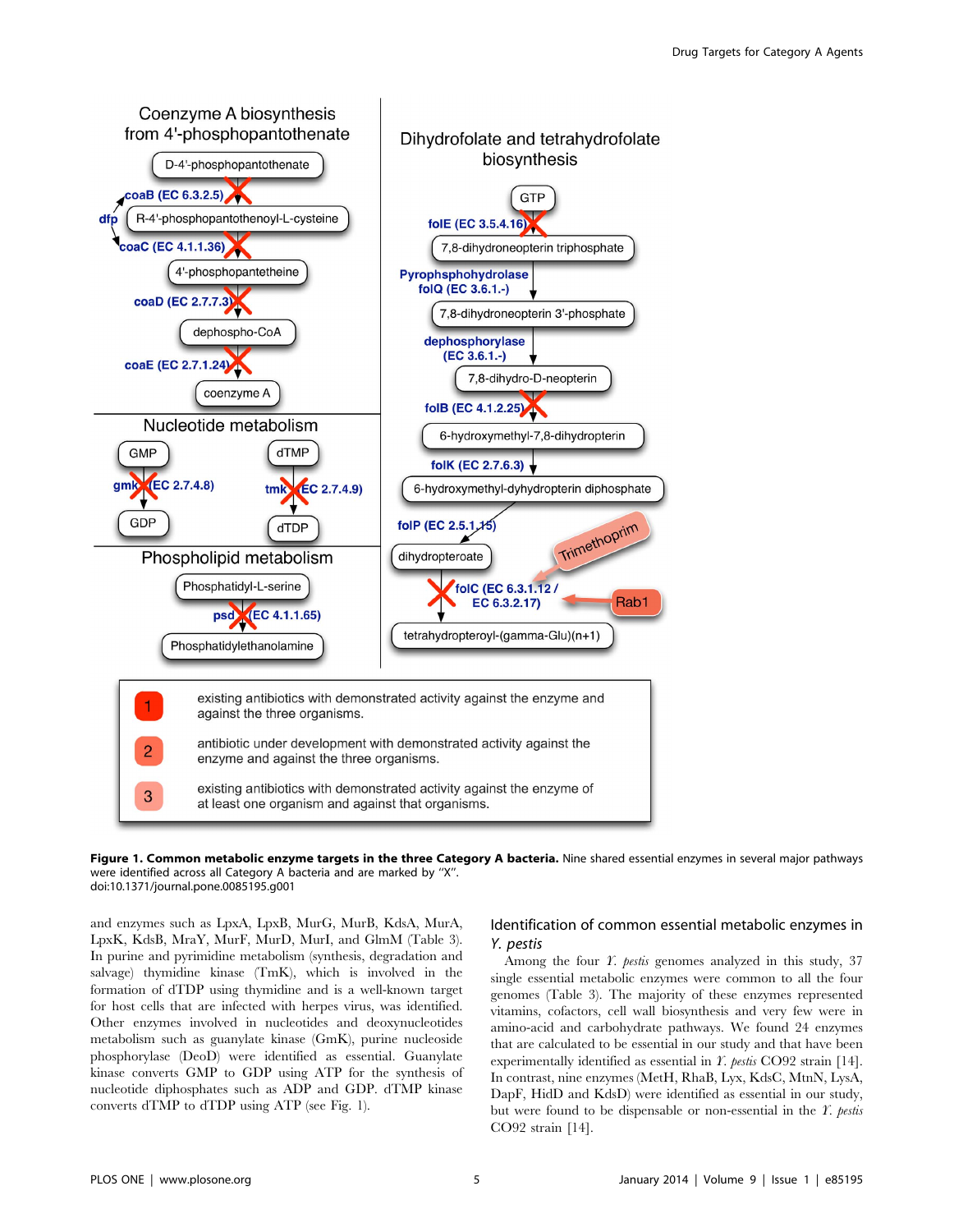| pestis.                  |                                                          |                 | Table 3. Essential enzymes and its associated reactions ider |                                                                                                           | itified by FBA are categorized into specific metabolic systems of Category A bacteria. B: <i>B. anthracis</i> , F: <i>F. tularensis</i> , Y: Y.                                                                                                            |
|--------------------------|----------------------------------------------------------|-----------------|--------------------------------------------------------------|-----------------------------------------------------------------------------------------------------------|------------------------------------------------------------------------------------------------------------------------------------------------------------------------------------------------------------------------------------------------------------|
|                          |                                                          |                 |                                                              |                                                                                                           |                                                                                                                                                                                                                                                            |
| <b>თ</b>                 | Genomes                                                  | Gene            | EC#                                                          | Functions                                                                                                 | Reactions                                                                                                                                                                                                                                                  |
|                          | Amino acid biosynthesis                                  |                 |                                                              |                                                                                                           |                                                                                                                                                                                                                                                            |
| $\overline{\phantom{0}}$ | $\bf{m}$                                                 | hisD            | 1.1.1.23                                                     | Histidinol dehydrogenase                                                                                  | L-histidinol+H(2)O+2 NAD(+) <=> L-histidine+2 NADH                                                                                                                                                                                                         |
| $\sim$                   | $\bf{m}$                                                 | hisG            | 2.4.2.17                                                     | phosphoribosyltransferase<br>ATP                                                                          | 1-(5-phospho-D-ribosyl)-ATP+diphosphate <=> ATP+5-phospho-alpha-D-ribose 1-diphosphate                                                                                                                                                                     |
| $\sim$                   | $\bf{m}$                                                 | hisB            | 4.2.1.19                                                     | Imidazoleglycerol-phosphate dehydratase                                                                   | D-erythro-1-(imidazol-4-yl)glycerol 3-phosphate <=> 3-(imidazol-4-yl)-2-oxopropyl phosphate+H(2)O                                                                                                                                                          |
| 4                        | $\bf{m}$                                                 | hisA            | 5.3.1.16                                                     | phosphoribosylamino)methylideneamino]<br>imidazole-4-carboxamide isomerase<br>1-(5-phosphoribosyl)-5-[(5- | ဟ်<br>$\begin{array}{c}\n\wedge \\ \vee\n\end{array}$<br>1-(5-phosphoribosyl)-5-((5-phosphoribosylamino)methylideneamino)imidazole-4-carboxamide<br>((5-phospho-1-deoxyribulos-1-ylamino)methylideneamino)-1-(5-phosphoribosyl)imidazole-4-<br>carboxamide |
| 5                        | $_{\rm B}$ Y                                             | Meth            | 2.1.1.13                                                     | methyltransferase homocysteine-binding subunit<br>5-methyltetrahydrofolate-homocysteine                   | 5-methyltetrahydrofolate+NAD(P)(+) <=> 5,10-methylenetetrahydrofolate+NAD(P)H                                                                                                                                                                              |
|                          | $\bf{m}$                                                 | $metF$          | 1.5.1.20                                                     | Methylenetetrahydrofolate reductase                                                                       | 5-methyltetrahydrofolate+L-homocysteine <=> tetrahydrofolate+L-methionine                                                                                                                                                                                  |
| $\sim$ $\sim$            | $\stackrel{\textstyle\thicksim}{\scriptscriptstyle\sim}$ | $metK$          | 2.5.1.6                                                      | Methionine adenosyltransferase                                                                            | ATP+L-methionine+H(2)O <=> phosphate+diphosphate+S-adenosyl-L-methionine                                                                                                                                                                                   |
| $\infty$                 | $\rightarrow$                                            | mtnN            | 3.2.2.16/3.2.2.9                                             | Adenosylhomocysteine nucleosidase<br>Methylthioadenosine nucleosidase                                     | S-adenosyl-L-homocysteine+H(2)O <=> S-(5-deoxy-D-ribos-5-yl)-L-homocysteine+adenine<br>S-methyl-5'-thioadenosine+H(2)O <=> S-methyl-5-thio-D-ribose+adenine                                                                                                |
| $\sigma$                 | $\bf{m}$                                                 | adu             | 2.4.2.18                                                     | Anthranilate phosphoribosyltransferase                                                                    | N-(5-phospho-D-ribosyl)-anthranilate+diphosphate <=> anthranilate+5-phospho-alpha-D-ribose 1-<br>diphosphate                                                                                                                                               |
| $\overline{c}$           | $\infty$                                                 | $\mathit{tpc}$  | 4.1.1.48                                                     | Indole-3-glycerol-phosphate synthase                                                                      | က်<br>1-(2-carboxyphenylamino)-1-deoxy-D-ribulose 5-phosphate <=> 1-C-(3-indolyl)-glycerol<br>phosphate+CO(2)+H(2)O                                                                                                                                        |
| $\Xi$                    | $\bf{m}$                                                 | $\mathit{trpF}$ | 53.1.24                                                      | sphoribosylanthranilate isomerase<br>Pho:                                                                 | տ<br>N-(5-phospho-beta-D-ribosyl)anthranilate <=> 1-(2-carboxyphenylamino)-1-deoxy-D-ribulose<br>phosphate                                                                                                                                                 |
| $\overline{c}$           | $\bf{m}$                                                 | $d$ apH         | 2.3.1.89                                                     | ahydrodipicolinate N-acetyltransferase<br>Tetr                                                            | Acetyl-CoA+(S)-2,3,4,5-tetrahydropyridine-2,6-dicarboxylate+H(2)O <=> CoA+L-2-acetamido-6-<br>oxoheptanedioate                                                                                                                                             |
| $\overline{\omega}$      | $\bf{m}$                                                 | $d$ ap $B$      | 1.3.1.26                                                     | Dihydrodipicolinate reductase                                                                             | $(S)-2,3,4,5-tetrahydrodi picolinate+NAD(P)(+) < => S)-2,3-dihydrodipicolinate+NAD(P)H$                                                                                                                                                                    |
| $\overline{4}$           | $\bf{m}$                                                 | dapL            | 3.5.1.47                                                     | N-acetyldiaminopimelate deacetylase                                                                       | N-acetyl-LL-2,6-diaminoheptanedioate+H(2)O <=> acetate+LL-2,6-diaminoheptanedioate                                                                                                                                                                         |
| $\overline{1}$           | B, Y                                                     | dapF            | 5.1.1.7                                                      | Diaminopimelate epimerase                                                                                 | LL-2,6-diaminoheptanedioate <=> meso-diaminoheptanedioate                                                                                                                                                                                                  |
| $\frac{9}{2}$            | $\mathsf{B}_i\mathsf{Y}$                                 | lysA            | 4.1.1.20                                                     | Diaminopimelate decarboxylase                                                                             | Meso-2,6-diaminoheptanedioate <=> L-lysine+CO(2)                                                                                                                                                                                                           |
| $\overline{a}$           | $\infty$                                                 | aroA/aroH       | 5.4.99.5/2.5.1.54                                            | phosphoheptulonate synthase<br>Chorismate mutase/3-deoxy-7-                                               | Chorismate <=> prephenate Phosphoenolpyruvate+D-erythrose 4-phosphate+H(2)Q <=> 3-deoxy-<br>D-arabino-hept-2-ulosonate 7-phosphate+phosphate                                                                                                               |
| $\frac{8}{2}$            | $\succ$                                                  | $\text{speE}$   | 2.5.1.16                                                     | Spermidine synthase                                                                                       | S-Adenosylmethioninamine+Putrescine <=> S'-Methylthioadenosine+Spermidine                                                                                                                                                                                  |
| $\overline{6}$           | $\mathbf{L}$                                             | gtX1            | 6.1.1.17                                                     | Glutamate-tRNA ligase                                                                                     | ATP+L-glutamate+tRNA(Glu) <=> AMP+diphosphate+L-glutamyl-tRNA(Glu)                                                                                                                                                                                         |
| $\overline{c}$           | $\succ$                                                  | sped            | 4.1.1.50                                                     | Adenosylmethionine decarboxylase                                                                          | S-adenosyl-L-methionine <=> (5-deoxy-5-adenosyl)(3-aminopropyl)-methylsulfonium salt+CO(2)                                                                                                                                                                 |
| $\overline{z}$           | $\infty$                                                 | aroH            | 2.5.1.54                                                     | 3-deoxy-7-phosphoheptulonate synthase                                                                     | Ļ<br>Phosphoenolpyruvate+D-erythrose 4-phosphate+H(2)O <=> 3-deoxy-D-arabino-hept-2-ulosonate<br>phosphate+phosphate                                                                                                                                       |
| 22                       | $\bf{m}$                                                 | aroA            | 5.4.99.5                                                     | Chorismate mutase                                                                                         | Chorismate $\lt =$ $\gt$ prephenate                                                                                                                                                                                                                        |
|                          | Vitamins and cofactors biosynthesis                      |                 |                                                              |                                                                                                           |                                                                                                                                                                                                                                                            |
| 23                       | B, Y                                                     | pabC            | 4.1.3.38                                                     | Aminodeoxychorismate lyase                                                                                | 4-amino-4-deoxychorismate <=> 4-aminobenzoate+pyruvate                                                                                                                                                                                                     |
| $\overline{\mathcal{A}}$ | $\infty$                                                 | dfrA            | 1.5.1.3                                                      | drofolate reductase<br>pihy                                                                               | 5,6,7,8-tetrahydrofolate+NADP(+) <=> 7,8-dihydrofolate+NADPH                                                                                                                                                                                               |
| 25                       | B, Y                                                     | folP            | 2.5.1.15                                                     | Dihydropteroate synthase                                                                                  | 2-amino-4-hydroxy-7,8-dihydropteridin-6-yl)methyl diphosphate+4-aminobenzoate <=><br>diphosphate+dihydropteroate                                                                                                                                           |

-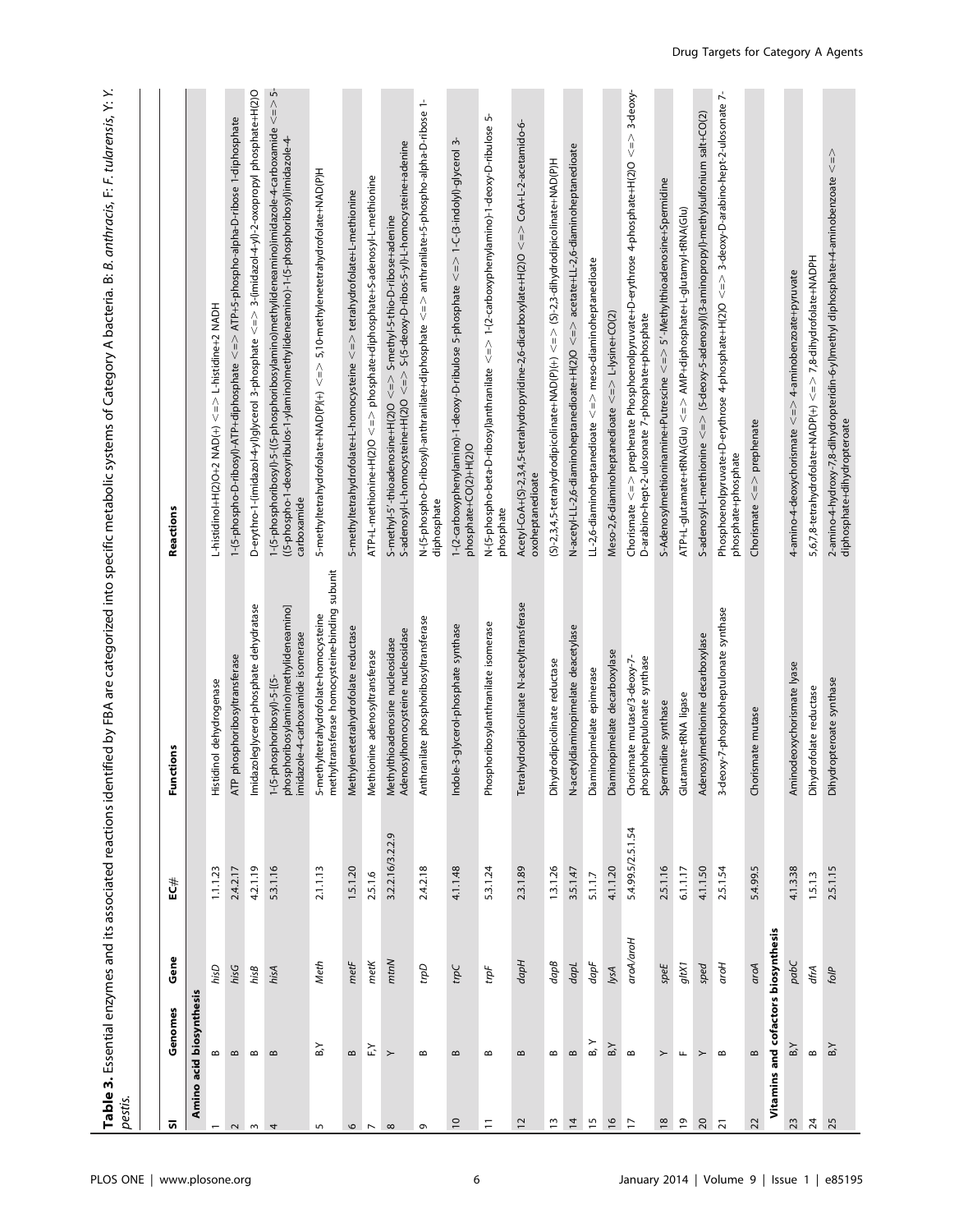| Table 3. Cont.            |                 |                                                    |                    |                                                                                                                   |                                                                                                                                                                                                                                      |
|---------------------------|-----------------|----------------------------------------------------|--------------------|-------------------------------------------------------------------------------------------------------------------|--------------------------------------------------------------------------------------------------------------------------------------------------------------------------------------------------------------------------------------|
|                           |                 |                                                    |                    |                                                                                                                   |                                                                                                                                                                                                                                      |
| ត                         | Genomes         | Gene                                               | EC#                | Functions                                                                                                         | Reactions                                                                                                                                                                                                                            |
| 26                        | B, F, Y         | folE                                               | 3.5.4.16           | P cyclohydrolase I<br>5                                                                                           | GTP+H(2)O <=> formate+2-amino-4-hydroxy-6-(erythro-1,2,3-trihydroxypropyl)-dihydropteridine<br>triphosphate                                                                                                                          |
| 27                        | B, F, Y         | folB                                               | 4.1.2.25           | Dihydroneopterin aldolase                                                                                         | 2-amino-4-hydroxy-6-(D-erythro-1,2,3-trihydroxypropyl)-7,8-dihydropteridine <=> 2-amino-4-<br>hydroxy-6-hydroxymethyl-7,8-dihydropteridine+glycolaldehyde                                                                            |
| 28                        | B, F, Y         | folC                                               | 6.3.2.12           | Dihydrofolate synthase                                                                                            | ATP+tetrahydropteroyl-(gamma-Glu)(n)+L-glutamate <=> ADP+phosphate+tetrahydropteroyl-<br>ATP+7,8-dihydropteroate+L-glutamate <=> ADP+phosphate+7,8-dihydropteroylglutamate<br>$(gamma-Glu)(n+1)$                                     |
| $^{29}$                   | B, F, Y         | $\mathit{coaE}$                                    | 2.7.1.24           | Dephospho-CoA kinase                                                                                              | ATP+3'-dephospho-CoA <=> ADP+CoA                                                                                                                                                                                                     |
| $\sqrt{2}$                | $\rightarrow$   | coaA                                               | 2.7.1.33           | Pantothenate kinase                                                                                               | ATP+(R)-pantothenate <=> ADP+(R)-4'-phosphopantothenate                                                                                                                                                                              |
| $\overline{\mathfrak{m}}$ | B, F, Y         | CoaD                                               | 2.7.7.3            | Pantetheine-phosphate adenylyltransferase                                                                         | ATP+pantetheine 4'-phosphate <=> diphosphate+3'-dephospho-CoA                                                                                                                                                                        |
| $32\,$                    | $\bf{m}$        | nadD                                               | 2.7.7.18           | Nicotinate-nucleotide adenylyltransferase                                                                         | ATP+nicotinate ribonucleotide <=> diphosphate+deamido-NAD(+)                                                                                                                                                                         |
| 33                        | Щ               | nadV                                               | 2.4.2.12           | Nicotinamide phosphoribosyltransferase                                                                            | Nicotinamide D-ribonucleotide+diphosphate <=> nicotinamide+5-phospho-alpha-D-ribose 1-<br>diphosphate                                                                                                                                |
| ≵                         | ٢Ž              | ppnK                                               | 2.7.1.23           | NAD(+) kinase                                                                                                     | $ATP+NAD(+) < = > ADP+NADP(+)$                                                                                                                                                                                                       |
| 35                        | $B$ , $F$ , $Y$ | Dfp (coaB and<br>coaC)                             | 4.1.1.36/6.3.2.5   | Phosphopantothenoyl-cysteine decarboxylase<br>Phosphopantothenate-cysteine ligase                                 | $\tt CTP+ (R) -4$ '-phosphopantothenate+L-cysteine $\lt = \gt CMP + PPH + N - ((R) -4$ '-phosphopantothenoyl)-L-<br>N-(IR)-4'-phosphopantothenoyl)-L-cysteine $\lt = \gt$ pantotheine 4'-phosphate+CO(2)<br>cysteine                 |
| 96                        | Щ               | hemE                                               | 4.1.1.37           | Uroporphyrinogen decarboxylase                                                                                    | Uroporphyrinogen III <=> coproporphyrinogen+4 CO(2)                                                                                                                                                                                  |
| $rac{2}{3}$               | щ               | hemC                                               | 2.5.1.61           | Hydroxymethylbilane synthase                                                                                      | 4 porphobilinogen+H(2)O <=> hydroxymethylbilane+4 NH(3)                                                                                                                                                                              |
|                           | щ               | henF                                               | 1.3.3.3            | Coproporphyrinogen oxidase                                                                                        | Coproporphyrinogen-III+O(2)+2 H(+) <=> protoporphyrinogen-IX+2 CO(2)+2 H(2)O                                                                                                                                                         |
| $\sqrt{3}$                | щ               | hemB                                               | 4.2.1.24           | Porphobilinogen synthase                                                                                          | 2 5-aminolevulinate <=> porphobilinogen+2 H(2)O                                                                                                                                                                                      |
| $\overline{a}$            | Щ               | hemD                                               | 4.2.1.75           | Uroporphyrinogen-III synthase                                                                                     | Hydroxymethylbilane <=> uroporphyrinogen III+H(2)O                                                                                                                                                                                   |
| $\overline{4}$            | Щ               | hemH                                               | 4.99.1.1           | Ferrochelatase                                                                                                    | Protoheme+2 H(+) <=> protoporphyrin+Fe(2+)                                                                                                                                                                                           |
| 42                        |                 | hemL                                               | 5438               | Glutamate-1-semialdehyde 2,1-aminomutase                                                                          | $(S)-4$ -amino-5-oxopentanoate $\lt = \gt$ 5-aminolevulinate                                                                                                                                                                         |
| $\frac{4}{3}$             | F,Y             | ribC (ribF)                                        | 2.7.1.26/2.7.7.2   | Riboflavin kinase<br>FAD synthetase                                                                               | ATP+FMN <=> diphosphate+FAD<br>ATP+riboflavin <=> ADP+FMN                                                                                                                                                                            |
| 4                         | $\succ$         | ribA                                               | 3.5.4.25           | GTP cyclohydrolase II                                                                                             | GTP+3 H(2)O <=> formate+2,5-diamino-6-hydroxy-4-(5-phospho-D-<br>ribosylamino)pyrimidine+diphosphate                                                                                                                                 |
| 45                        | $\widetilde{F}$ | ribD                                               | 1.1.1.193/3.5.4.26 | Diaminohydroxyphosphoribosylaminopyrimidine<br>5-amino-6-(5-phosphoribosylamino) uracil<br>reductase<br>deaminase | 2,5-diamino-6-hydroxy-4-(5-phosphoribosylamino)pyrimidine+H(2)O <=> 5-amino-6-(5-<br>5-amino-6-(5-phospho-D-ribitylamino)uracil+NADP(+) <=> 5-amino-6-(5-phospho-D-<br>phosphoribosylamino)uracil+NH(3)<br>ribosylamino)uracil+NADPH |
| $\frac{4}{6}$             | щ               | ubiC                                               | 4.1.3.40           | Chorismate lyase                                                                                                  | Chorismate <=> 4-hydroxybenzoate+pyruvate                                                                                                                                                                                            |
|                           |                 | Non-mevalonate pathway for isoprenoid biosynthesis |                    |                                                                                                                   |                                                                                                                                                                                                                                      |
| $\ddot{4}$                | Щ               | Hdsi                                               | 1.17.1.2           | 4-hydroxy-3-methylbut-2-enyl diphosphate<br>reductase                                                             | Dimethylallyl diphosphate+NAD(P)(+)+H(2)O <=> (E)-4-hydroxy-3-methylbut-2-en-1-yl<br>Isopentenyl diphosphate+NAD(P)(+)+H(2)O <=> (E)-4-hydroxy-3-methylbut-2-en-1-yl<br>diphosphate+NAD(P)H<br>diphosphate+NAD(P)H                   |
| 48                        | щ               | <b>Gdsi</b>                                        | 2.7.7.60           | 2-C-methyl-D-erythritol 4-phosphate<br>cytidylyltransferase                                                       | CTP+2-C-methyl-D-erythritol 4-phosphate <=> diphosphate+4-(cytidine 5′-diphospho)-2-C-methyl-D-<br>erythritol                                                                                                                        |
|                           |                 |                                                    |                    |                                                                                                                   |                                                                                                                                                                                                                                      |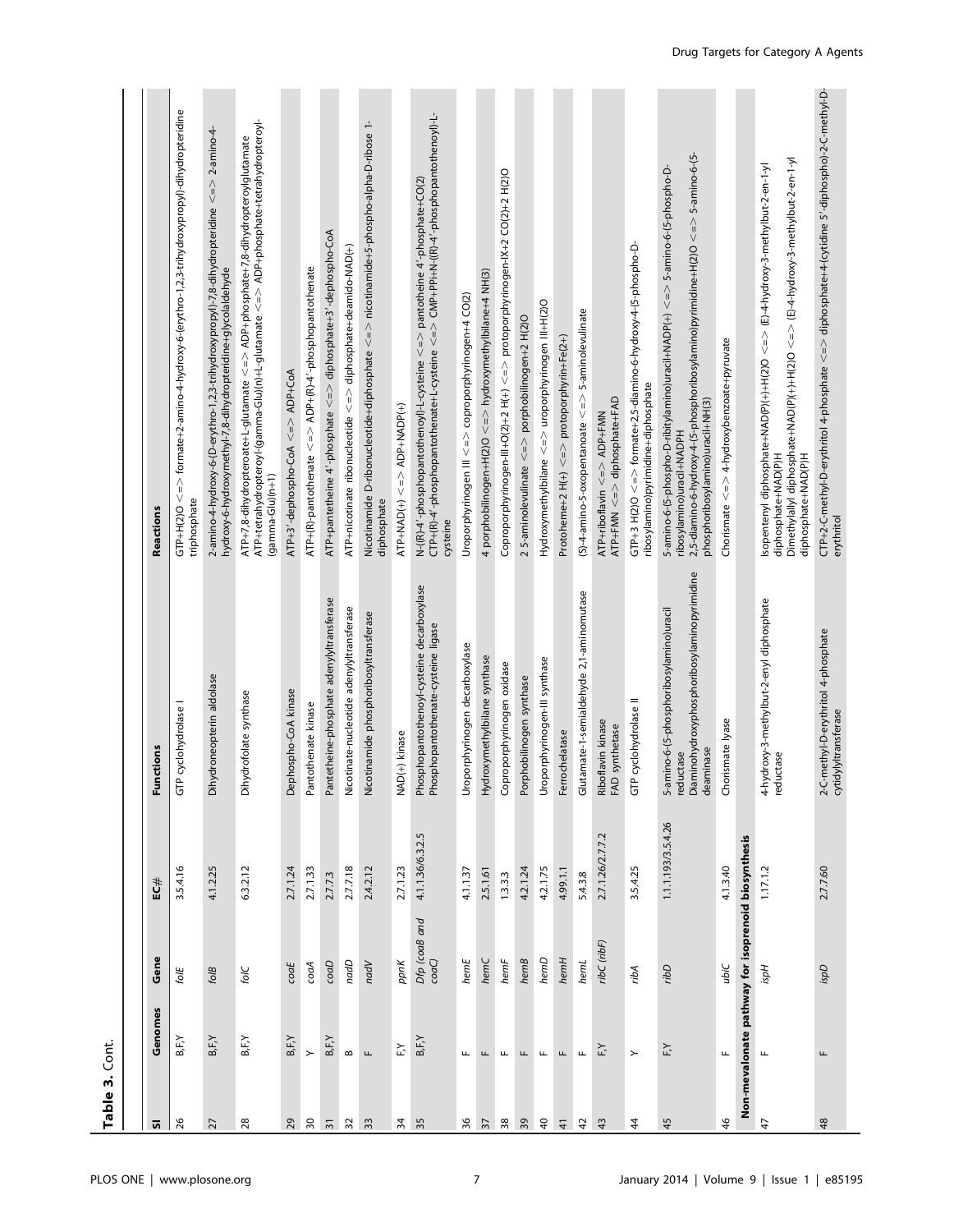| Table 3. Cont. |                           |         |                                 |                                                                                                              |                                                                                                                                                                                                                                                          |
|----------------|---------------------------|---------|---------------------------------|--------------------------------------------------------------------------------------------------------------|----------------------------------------------------------------------------------------------------------------------------------------------------------------------------------------------------------------------------------------------------------|
|                |                           |         |                                 |                                                                                                              |                                                                                                                                                                                                                                                          |
| ត              | Genomes                   | Gene    | ≣C#                             | Functions                                                                                                    | Reactions                                                                                                                                                                                                                                                |
| $\overline{a}$ | щ                         | ispF    | 4.6.1.12                        | 2-C-methyl-D-erythritol 2,4-cyclodiphosphate<br>synthase                                                     | 2-phospho-4-(cytidine 5'-diphospho)-2-C-methyl-D-erythritol <=> 2-C-methyl-D-erythritol 2,4-<br>cyclodiphosphate+CMP                                                                                                                                     |
| 50             | Щ                         | Dxs     | 2.2.1.7                         | 1-deoxy-D-xylulose-5-phosphate synthase                                                                      | Pyruvate+D-glyceraldehyde 3-phosphate <=> 1-deoxy-D-xylulose 5-phosphate+CO(2)                                                                                                                                                                           |
| $\overline{5}$ | $\mathbf{L}$              | Sadn    | 2.5.1.31                        | synthase ((2E,6E)-farnesyl- diphosphate specific)<br>Di-trans,poly-cis-undecaprenyl-diphosphate              | (2E,6E)-farnesyl diphosphate+8 isopentenyl diphosphate <= > 8 diphosphate+di-trans,octa-cis-<br>undecaprenyl diphosphate                                                                                                                                 |
| 52             | Щ                         | ispE    | 2.7.1.148                       | 4-(cytidine 5'-diphospho)-2-C-methyl-D-erythritol<br>kinase                                                  | ι,<br>ATP+4-(cytidine 5'-diphospho)-2-C-methyl-D-erythritol <=> ADP+2-phospho-4-(cytidine<br>diphospho)-2-C-methyl-D-erythritol                                                                                                                          |
| $53\,$         | щ                         | Dxr     | 1.1.1.267                       | 1-deoxy-D-xylulose-5-phosphate<br>reductoisomerase                                                           | 2-C-methyl-D-erythritol 4-phosphate+NADP(+) <=> 1-deoxy-D-xylulose 5-phosphate+NADPH                                                                                                                                                                     |
|                | Nucleotides biosynthesis  |         |                                 |                                                                                                              |                                                                                                                                                                                                                                                          |
| 54             | B,F,Y                     | Gmk     | 2.7.4.8                         | Guanylate kinase                                                                                             | $ATP+GMP \leq N > ADP+GDP$                                                                                                                                                                                                                               |
| 55             | $B$ , $F$ , $Y$           | Tmk     | 2.7.4.9                         | dTMP kinase                                                                                                  | $ATP+ dTMP \leq N$ ADP+dTDP                                                                                                                                                                                                                              |
| 56             |                           | deoD    | 2.4.2.1                         | Purine-nucleoside phosphorylase                                                                              | Purine nucleoside+phosphate <=> purine+alpha-D-ribose 1-phosphate                                                                                                                                                                                        |
|                | Fatty acid metabolism     |         |                                 |                                                                                                              |                                                                                                                                                                                                                                                          |
| 57             | $\bf{m}$                  | fads    | $1.1.1.35/4.2.1.17/$<br>5.3.3.8 | Enoyl-CoA hydratase Delta(3) -cis-delta(2,3-<br>hydroxyacyl-CoA dehydrogenase -trans-<br>enoyl-CoA isomerase | (3S)-3-hydroxyacyl-CoA <=> trans-2(or 3)-enoyl-CoA+H(2)O<br>HaDH-A-hydroxyacyl-CoA+NAD(+) < = > 3-oxoacyl-CoA+NADH<br>$(3Z)$ -dodec-3-enoyl-CoA $\lt = \gt$ (2E)-dodec-2-enoyl-CoA                                                                       |
| 58             | $\bf{m}$                  | fadA    | 2.3.1.16                        | 3-ketoacyl-CoA thiolase                                                                                      | Acyl-CoA+acetyl-CoA <=> CoA+3-oxoacyl-CoA                                                                                                                                                                                                                |
|                | Phospholipid biosynthesis |         |                                 |                                                                                                              |                                                                                                                                                                                                                                                          |
| 59             | $\bf{m}$                  | ugtP    | 2.4.1.-2.4.1.157                | Glucosyldiacylglycerol 6-beta-glucosyltransferase<br>1,2-diacylglycerol 3-glucosyltransferase                | UDP-glucose+1,2-diacyl-sn-glycerol <=> UDP+3-D-glucosyl-1,2-diacyl-sn-glycerol<br>3-D-Glucosyl-1,2-diacylglycerol+UDP-glucose <=> beta-D-glucosyl-1,6-beta-D-glucosyl-1,3-<br>diacylglycerol+UDP                                                         |
| $\mbox{S}$     | B,F                       | dsA     | 2.7.7.41                        | Phosphatidate cytidylyltransferase                                                                           | CTP+phosphatidate <=> diphosphate+CDP-diacylglycerol                                                                                                                                                                                                     |
| $\overline{6}$ | B,F,Y                     | psd     | 4.1.1.65                        | Phosphatidylserine decarboxylase                                                                             | Phosphatidyl-L-serine $\lt = \gt$ phosphatidylethanolamine+CO(2)                                                                                                                                                                                         |
| 62             | ΥF                        | pssA    | 2.7.8.8                         | CDP-diacylglycerol-serine O-<br>phosphatidyltransferase                                                      | CDP-diacylglycerol+L-serine <=> CMP+(3-sn-phosphatidyl)-L-serine                                                                                                                                                                                         |
|                | Cell wall biosynthesis    |         |                                 |                                                                                                              |                                                                                                                                                                                                                                                          |
| 63             | B,F                       | m r a Y | 2.7.8.13                        | Phospho-N-acetylmuramoyl-pentapeptide-<br>transferase                                                        | $\begin{array}{c}\n\wedge \\ \vee\n\end{array}$<br>UDP-Mur2Ac (oyl-L-Ala-gamma-D-Glu-L-Lys-D-Ala-D-Ala)+undecaprenyl phosphate<br>UMP+Mur2Ac(oyl-L-Ala-gamma-D-Glu-L-Lys-D-Ala-D-Ala)-diphosphoundecaprenol                                              |
| $\mathcal{R}$  | $\bf{m}$                  | annb    | 23.1.157/2.7.7.23               | UDP-N-acetylglucosamine pyrophosphorylase<br>Glucosamine-1-phosphate acetyltransferase                       | Acetyl-CoA+alpha-D-glucosamine 1-phosphate $<$ = $>$ CoA+N-acetyl-alpha-D-glucosamine 1-phosphate<br>UTP+N-acetyl-alpha-D-glucosamine 1-phosphate <=> diphosphate+UDP-N-acetyl-D-glucosamine                                                             |
| $65\,$         | $\infty$                  | gale    | 5.1.3.2/5.1.3.7                 | UDP-glucose 4-epimerase UDP-N-<br>acetylglucosamine 4-epimerase                                              | UDP-N-acetyl-D-glucosamine <=> UDP-N-acetyl-D-galactosamine<br>UDP-glucose <=> UDP-galactose                                                                                                                                                             |
| $8\,$          | ВF                        | almM    | 5.4.2.10                        | Phosphoglucosamine mutase                                                                                    | Alpha-D-glucosamine 1-phosphate <=> D-glucosamine 6-phosphate                                                                                                                                                                                            |
| $67$           | $\tilde{F}$               | lpxA    | 2.3.1.129                       | acetylglucosamine O-acyltransferase<br>Acyl-[acyl-carrier-protein]-UDP-N-                                    | R)-3-hydroxytetradecanoyl-[acyl-carrier-protein]+UDP-N-acetylglucosamine <=> [acyl-carrier-<br>protein]+UDP-3-O-(3-hydroxytetradecanoyl)-N-acetylglucosamine                                                                                             |
| $68$           |                           | gxd     | 2.4.1.182                       | Lipid-A-disaccharide synthase                                                                                | glucosaminyl 1-phosphate <=> UDP+2,3-bis(3-hydroxytetradecanoyl)-D-glucosaminyl-1,6-beta-D-2,3-<br>bis(3-hydroxytetradecanoyl)-beta-D-glucosaminyl 1-phosphate<br>UDP-2,3-bis(3-hydroxytetradecanoyl)glucosamine+2,3-bis(3-hydroxytetradecanoyl)-beta-D- |
|                |                           |         |                                 |                                                                                                              |                                                                                                                                                                                                                                                          |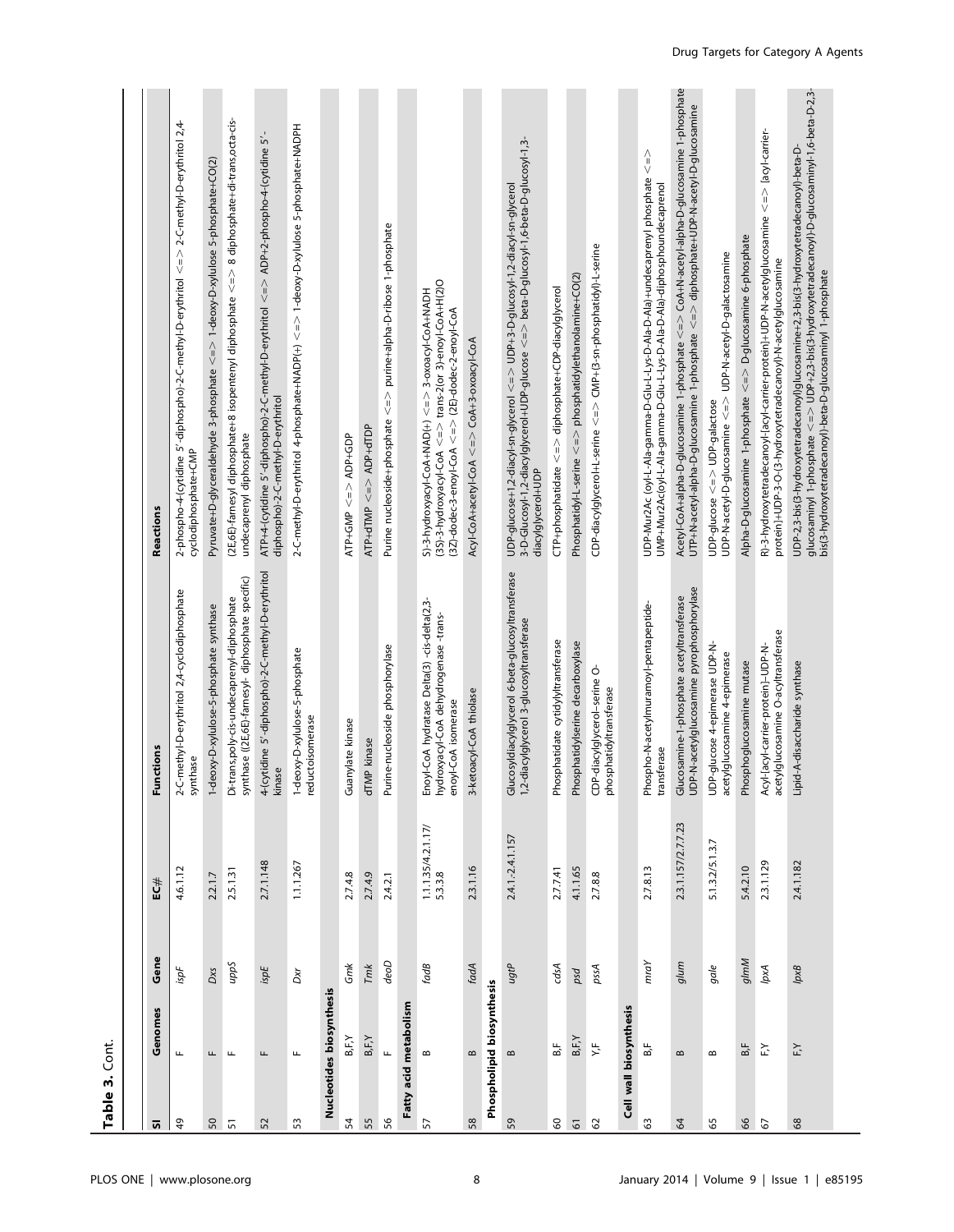| Table 3. Cont. |                                       |                             |           |                                                                                    |                                                                                                                                                                                                                                                                                                                  |
|----------------|---------------------------------------|-----------------------------|-----------|------------------------------------------------------------------------------------|------------------------------------------------------------------------------------------------------------------------------------------------------------------------------------------------------------------------------------------------------------------------------------------------------------------|
|                |                                       |                             |           |                                                                                    |                                                                                                                                                                                                                                                                                                                  |
| 5              | Genomes                               | Gene                        | #⊃E       | <b>Functions</b>                                                                   | Reactions                                                                                                                                                                                                                                                                                                        |
| 69             | Щ                                     | murG                        | 2.4.1.227 | Undecaprenyldiphosphomuramoylpentapeptide<br>beta-N- acetylglucosaminyltransferase | UDP-N-acetylglucosamine+Mur2Ac/oyl-L-Ala-gamma-D-Glu-L-Lys-D-Ala-D-Ala)-<br>Ala)-diphosphoundecaprenol                                                                                                                                                                                                           |
| $\overline{2}$ | Щ                                     | $m \cup B$                  | 1.1.1.58  | UDP-N-acetylmuramate dehydrogenase                                                 | UDP-N-acetylmuramate+NADP(++) <=> UDP-N-acetyl-3-O-(1-carboxyvinyl)-D-glucosamine+NADPH                                                                                                                                                                                                                          |
| $\overline{r}$ | FX                                    | kdsA                        | 2.5.1.55  | 3-deoxy-8-phosphooctulonate synthase                                               | Phosphoenolpyruvate+D-arabinose 5-phosphate+H(2)O $\lt =$ $\ge$ 2-dehydro-3-deoxy-D-octonate 8-<br>phosphate+phosphate                                                                                                                                                                                           |
| $\overline{z}$ | Щ                                     | murA                        | 2.5.1.7   | UDP-N-acetylglucosamine<br>1-carboxyvinyltran <i>s</i> ferase                      | Phosphoenolpyruvate+UDP-N-acetyl-D-glucosamine <=> phosphate+UDP-N-acetyl-3-0-{1-<br>carboxyvinyl)-D-glucosamine                                                                                                                                                                                                 |
| $\mathfrak{L}$ | FY                                    | lpxK                        | 2.7.1.130 | Tetraacyldisaccharide 4'-kinase                                                    | ATP+(2-N,3-O-bis(3-hydroxytetradecanoyl)-beta-D-glucosaminyl)-(1-->6)-(2-N,3-O-bis(3-<br>hydroxytetradecanoyl)-beta-D-glucosaminyl phosphate) <=> ADP+(2-N,3-O-bis(3-<br>hydroxytetradecanoyl)-4-O-phosphono-beta-D-glucosaminyl)-(1->6)-(2-N,3-O-bis(3-<br>hydroxytetradecanoyl)-beta-D-glucosaminyl phosphate) |
| $\overline{7}$ | F,Y                                   | kdsB                        | 2.7.7.38  | 3-deoxy-manno-octulosonate<br>cytidylyltransferase                                 | CTP+3-deoxy-D-manno-octulosonate <=> diphosphate+CMP-3-deoxy-D-manno-octulosonate                                                                                                                                                                                                                                |
| 75             | Щ                                     | murF                        | 6.3.2.10  | UDP-N-acetylmuramoyl-tripeptide-D-alanyl-D-<br>alanine ligase                      | ADP+phosphate+UDP-N-acetylmuramoyl-L-alanyl-gamma-D-glutamyl-L-lysyl-D-alanyl-D-alanine<br>ATP+UDP-N-acetylmuramoyl-L-alanyl-gamma-D-glutamyl-L-lysine+D-alanyl-D-alanine <=>                                                                                                                                    |
| 76             | Щ                                     | murD                        | 6.3.2.9   | UDP-N-acetylmuramoyl-L-alanine-D-glutamate<br>ligase                               | ATP+UDP-N-acetylmuramoyl-L-alanine+glutamate < = > ADP+phosphate+UDP-N-acetylmuramoyl-L-<br>alanyl-D-glutamate                                                                                                                                                                                                   |
| 77             | Щ                                     | murl                        | 5.1.1.3   | lutamate racemase<br>ত                                                             | L-glutamate <=> D-glutamate                                                                                                                                                                                                                                                                                      |
| 78             | ≻                                     | kdsC                        | 3.1.3.45  | 3-deoxy-manno-octulosonate-8-phosphatase                                           | 3-deoxy-D-manno-octulosonate 8-phosphate+H(2)O <=> 3-deoxy-D-manno-<br>octulosonate+phosphate                                                                                                                                                                                                                    |
| 29             | $\geq$                                | hldD                        | 5.1.3.20  | ADP-glycero-manno-heptose 6-epimerase                                              | ADP-D-glycero-D-manno-heptose <=> ADP-L-glycero-D-manno-heptose                                                                                                                                                                                                                                                  |
|                | Carbohydrate metabolism               |                             |           |                                                                                    |                                                                                                                                                                                                                                                                                                                  |
| $80\,$         | $\mathord{\succ}$                     | olgA                        | 2.4.1.21  | Starch synthase                                                                    | ADP-glucose+(1,4-alpha-D-glucosyl)(n) <=> ADP+(1,4-alpha-D-glucosyl)(n+1)                                                                                                                                                                                                                                        |
| $\overline{8}$ | $\succ$                               | $r$ <i>ha<math>B</math></i> | 2.7.1.5   | Rhamnulokinase                                                                     | ATP+L-rhamnulose <=> ADP+L-rhamnulose 1-phosphate                                                                                                                                                                                                                                                                |
| $82\,$         | $\succ$                               | $\breve{\le}$               | 2.7.1.53  | L-xylulokinase                                                                     | ATP+L-xylulose <=> ADP+L-xylulose 5-phosphate                                                                                                                                                                                                                                                                    |
| 83             | $\geq$                                | ksdD                        | 5.3.1.13  | Arabinose-5-phosphate isomerase                                                    | D-Arabinose 5-phosphate <=> D-Ribulose 5-phosphate                                                                                                                                                                                                                                                               |
|                | doi:10.1371/journal.pone.0085195.t003 |                             |           |                                                                                    |                                                                                                                                                                                                                                                                                                                  |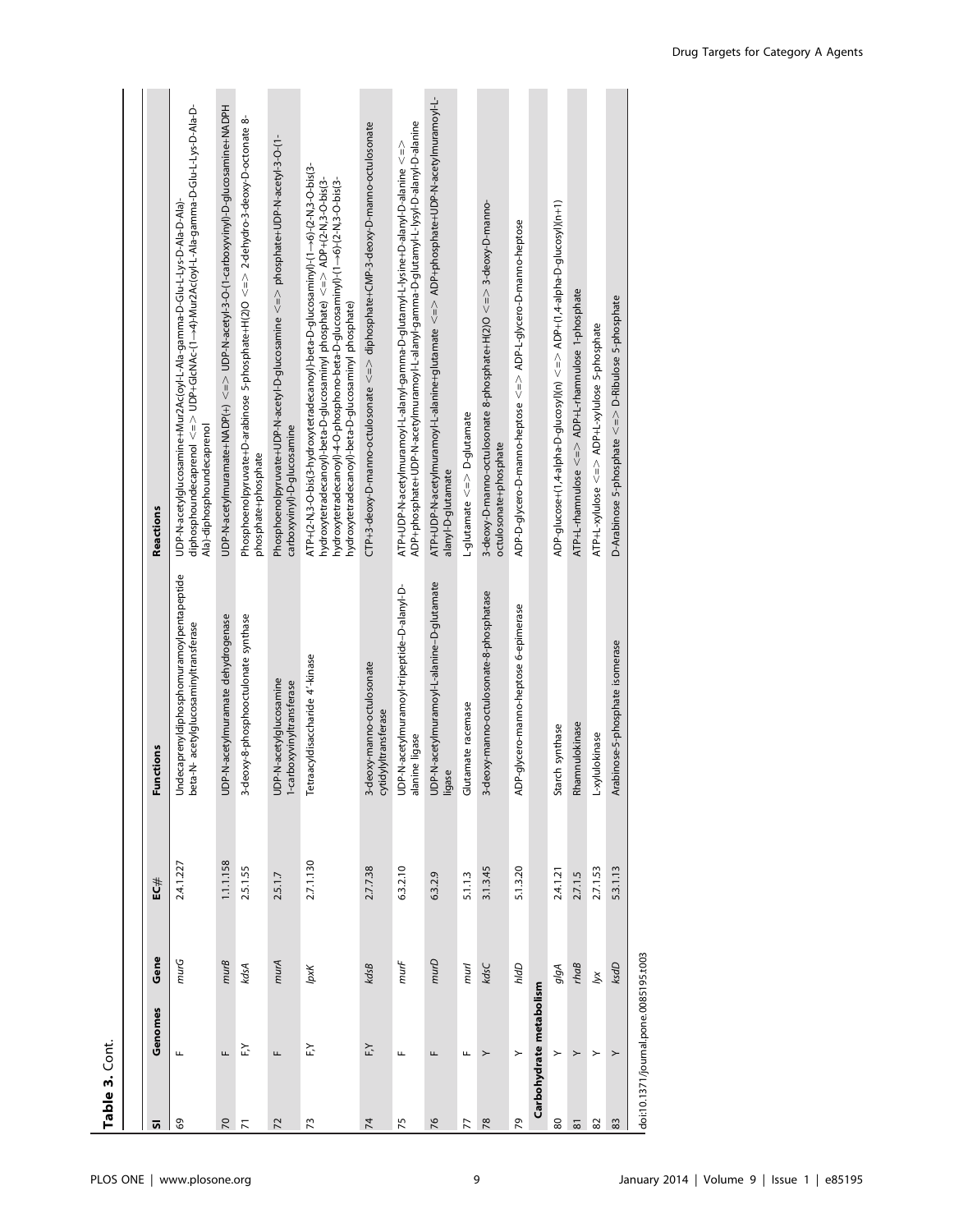Table 4. Comparisons of predicted essential enzymes encoding genes shared by all three Category A agents to experimentally identified essential genes across various pathogenic bacteria.

| l sı     | <b>Enzyme</b>     | Gene             | Vc                             | Bs     | Ec     | Hi                | Sp  | Fn     | Ab     | Pa     | Se        | Sa     | Mg                | Mt                       | Mp | Hp        |
|----------|-------------------|------------------|--------------------------------|--------|--------|-------------------|-----|--------|--------|--------|-----------|--------|-------------------|--------------------------|----|-----------|
|          | 4.1.1.36/6.3.2.5  | Dfp (coaB, coaC) |                                |        | $^{+}$ | $\qquad \qquad -$ | $+$ | $+$    | $+$    |        |           |        |                   |                          |    |           |
| 2        | 2.7.7.3           | coaD             | $^{+}$                         | -      | $+$    | $+$               | $+$ | $+$    | $^{+}$ | $+$    | $+$       |        |                   |                          |    |           |
| 3        | 2.7.1.24          | coaE             | $+$                            | -      | $+$    | $^{+}$            |     |        |        | $+$    | $+$       | $^{+}$ | $\qquad \qquad -$ | $\ddot{}$                |    |           |
| <b>4</b> | 4.1.2.25          | $f$ ol $B$       |                                |        |        |                   |     | $^{+}$ | $^{+}$ | $^{+}$ | $\ddot{}$ |        |                   | $\ddot{}$                |    |           |
| 5        | 6.3.2.12/6.3.2.17 | folC             | -                              | -      |        |                   |     |        |        |        |           |        |                   |                          |    |           |
| I6       | 3.5.4.16          | folE             | $^{+}$                         | -      | $^{+}$ |                   |     |        | $^{+}$ | -      |           |        |                   | $\ddot{}$                | -  | $\ddot{}$ |
| 7        | 2.7.4.8           | Gmk              | $\qquad \qquad \longleftarrow$ | $^{+}$ | $+$    | $+$               | $-$ |        | $+$    |        |           |        |                   |                          |    | -         |
| 8        | 2.7.4.9           | <b>Tmk</b>       | $+$                            | $+$    | $+$    | $+$               |     |        |        | $^{+}$ | $\ddot{}$ | $^+$   | $^{+}$            | $\overline{\phantom{a}}$ |    | -         |
| 19       | 4.1.1.65          | Psd              | -                              | -      |        |                   |     |        | $^{+}$ | $^{+}$ |           |        |                   |                          |    |           |

Vc: Vibrio cholera N116961, Bs: Bacillus subtilis 168, Ec: E. coli MG1655, Hi: Haemophilus influenzae Rd KW20, Sp: Streptococcus pneumoniae, Fn: Francisella tularensis sub spp novicida U112, Ab: Acinetobacter baylyi ADP1, Pa: Pseudomonas aeruginosa UCBPP-PA14, Se: Salmonella enterica serv Typhi, Sa: Staphylococcus aureus N315, Mg: Mycoplasma genitalium G37, Mt: Mycobacterium tuberculosis H37Rv, Mp: Mycoplasma pulmonis UAB CTIP and Hp: Helicobacter pylori 26695. ''+'' Indicates as essential, ''2 '' Indicates as non-essential.

doi:10.1371/journal.pone.0085195.t004

The enzymes identified as essential by computational approaches were in the cofactor pathways including folate (FolP, FolE, FolB, FolC and PabC), coenzyme A (CoaB, CoaC, CoaD and CoaE), riboflavin (RibA, RibC and RibD) (FMN) biosynthesis, pantothenate biosynthesis (Dfp) and nicotinate/nicotinamide biosynthesis (PpnK). Seven enzymes involved in the lipid A and peptidoglycan biosynthesis was identified (LpxA, LpxB, LpxK, KdsA, KdsC, KdsB, KdsD and HldD). The specific reactions associated with these enzymes are given in Table 3. In addition, two genes,  $gmK$  (nucleotide biosynthesis) and  $tmK$  (thymidine) nucleotides biosynthesis was also identified as essential in all the Y. pestis genomes. Surprisingly, only two enzymes, phosphatidylserine decarboxylases (Psd) and CDP-diacylglycerol-serine O-phosphatidyltransferase (PssA) were determined as essential for growth.

Three enzymes in the carbohydrate metabolism, starch synthase (GlgA) involved in bacterial glycogen, ramnulokinase (RhaB) involved in pentose degradation, and L-xylulokinase (Lyx) involved in the breakdown of pentose sugars such as L-lyxose and L-xylulose were identified as essential for biomass and growth in Y. pestis. These enzymes may have evolved to play a specific role in metabolism in insect or human hosts under specific conditions. Finally, arabinose 5-phosphate isomerase (KdsD), which is involved in the synthesis of ribulose  $-5$  phosphate that is necessary for nucleotides, was also identified as essential.

## Common targets among all Category A bioterrorism agents

Taken together, we have identified nine metabolic enzymes as being essential in all 19 strains spanning three genera of the three Category A bioterrorism agents (Table 4, Fig. 1). We then compared these common essential enzymes with experimentally validated essentiality data from other organisms using the DEG 5.0 database (http://tubic.tju.edu.cn/deg/) [24]. These common essentials belong to the cofactor synthesis pathway, including the Coenzyme A biosynthesis (phosphopantothenoyl cysteine decarboxylase (CoaB), phosphopantothenate cysteine ligase (CoaC), pantetheine-phosphate adenylyltransferase (CoaD), dephospho-CoA kinase (CoaE)) and folate biosynthesis pathways (dihydroneopterin aldolase (FolB), dihydrofolate synthase/tetrahydrofolate synthase (FolC), GTP cyclohydrolase I (FolE)) (Fig. 1). CoaE is essential for growth in E. coli [25,26] and six other bacterial species

(Table 4). CoaD was experimentally determined as essential in other pathogenic bacteria such as V. cholera, H. influenzae, S. pneumoniae, and others. Phosphatidyl serine decarboxylase (Psd), which is involved in the synthesis of phosphatidyl-ethanolamine was also found to be essential in other Gram-negative bacteria, including F. tularensis sub spp novicida, E. coli, and S. enterica (Table 4). Two other enzymes, guanylate kinase (Gmk) and thymidylate kinase (Tmk) belonging to the nucleic acid pathways, were experimentally found to be essential in E. coli, B. subtilis, H.influenzae and other bacteria  $[26]$ , including F. tularensis sub spp novicida  $[12]$  and Y. pestis  $[14]$ .

The development of antibiotics only against Category A bioterrorism agents may not be economically feasible. An alternative solution would be the development of combinatorial treatment protocols using current antibiotics that are used to treat common bacterial infections. A potential approach toward this goal is to combine the use of common antibiotics already used to treat B. anthracis, Y. pestis, or F. tularensis caused infections with the use of drugs that target enzymes unconditionally essential in all strains of Category A bioterrorism agents. Toward this end, we examined if any of the nine shared essential enzymes have been targeted by existing antibiotics. We found that the FolC (dihydrofolate and tetrahydrofolate biosynthesis pathway), which has two distinct enzymatic activities in some bacteria [27], and is targeted by two antimicrobials, trimethoprim and Rab1 (Fig. 1). Trimethoprim can block dihydrofolate reductase enzymatic activity directly, and its folylpolyglutamate synthetase activity indirectly through the accumulation of a potent inhibitor, dihydrofolate [28]. However, in vivo it is only effective against  $Y$ . pestis [29], while B. anthracis and F. tularensis are fully and partially resistant against it, respectively [30]. In contrast, Rab1 blocks the enzyme's activity and is active against all three category A bioterrorism agents as well as against both methicillin sensitive and resistant S. aureus strains [31].

#### **Discussion**

The treatment and/or prevention of infections with Category A bioterrorism agents in case of an epidemic or deliberate outbreak remains challenging [2]. To identify new targets that may feed the antimicrobial discovery pipeline, we used genome annotations and computational methods to identify genes that encode essential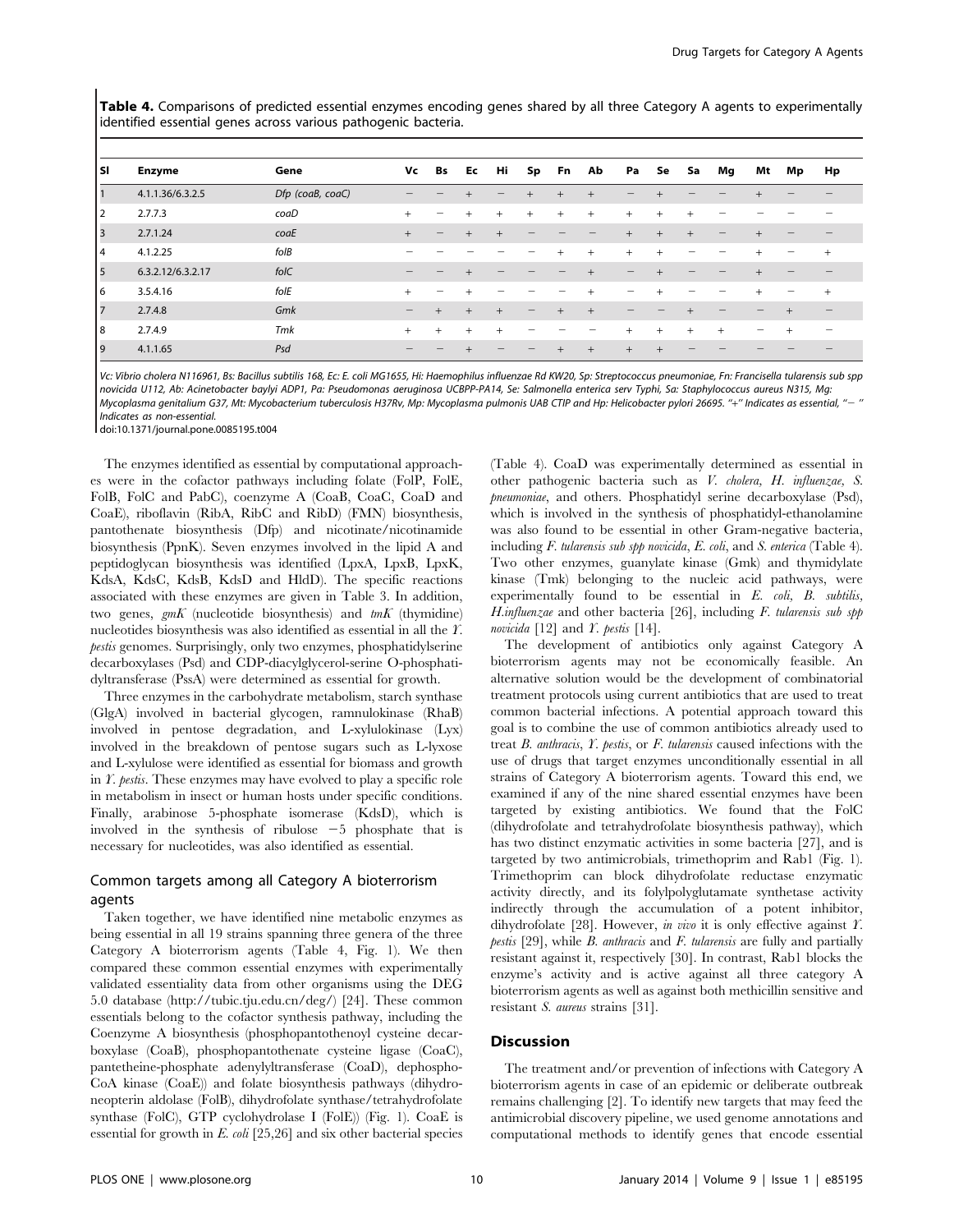metabolic enzymes in Category A bioterrorism agents. For each of the genus we used several geographical isolates. Although genome variation is generally under 10% across each of the species, their metabolic architecture is different. We identified several single essential enzymes common to all the organisms examined in this study. Comparative genomics and metabolic reconstructions provide a comprehensive understanding of the biology of very closely related organisms. Coupled with flux balance computations these metabolic reconstructions allow the identification of essential metabolic reactions necessary for growth (biomass production) and allow the discovery of novel metabolic targets for potential drug development. We thus conclude that computational identification of single essential enzymes in geographically distinct isolates across several genera is a rapid and cost effective approach for putative antimicrobial target identification.

The identified nine common essential enzymes in the three Category A organisms are shared among several metabolic pathways, but three of them are clustered in the dihydrofolate and tetrahydrofolate biosynthesis pathway that provide the only target (FolC: dihydrofolate synthase) that is affected by existing antimicrobials (Fig. 1). The other enzymes catalyze steps in the coenzyme A, cell wall, and phospholipid metabolism pathways, and nucleic acid subsystem. Of these, thymidylate kinase, which is known to catalyze the conversion of dTMP to dTDP, is essential for the viability of E. coli [25] and has been considered as a drug target in other bacteria. Interestingly, in contrast to that seen in E.  $\text{coli}$  [16,17] or *S. aureus* [19], none of the fatty acid metabolic enzymes were identified as essential in any of the three genera.

Of note, these common essential enzymes can only be viewed as potential targets for at least two reasons. First, they should display sufficient structural similarity in all strains, especially in their catalytic sites, so a common inhibitor can potentially be developed against them. Secondly, their human orthologs should have sufficient dissimilarity and/or not be essential in order to avoid potential toxicity [3]. Finally, none of these targets should be considered for monotherapy, as such approaches would inevitably lead to acquired drug resistance through target mutations. Instead, their inhibition in conjunction with existing strain, or genusspecific antibiotics could form the basis of one potential approach for first line, effective combinatorial therapy of intentional or accidental Category A bioterrorism agent challenge. The simultaneous use of Rab 1 (Fig. 1) with common antibiotics is already being used to treat  $B$ . anthracis,  $Y$ . pestis, or  $F$ . tularensis represents on such combinatorial therapy.

#### Materials and Methods

#### Metabolic reconstructions

For comparative metabolic analyses we included eight B. anthracis, seven  $F$ . tularemia, and four  $Y$ . pestis strains. These genomes, which were fully sequenced and analyzed by various research groups provided input data on which we performed the annotations and metabolic reconstruction using the ERGO bioinformatics suite [32]. The genomes with NCBI Bioproject codes along with ORFs, reactions and other metabolite characteristics are provided in Table 1.

We used the updated KEGG ligand/reaction database (http:// www.genome.jp/kegg/ ligand.html) to identify all the metabolic reactions in the genomes. Briefly, ORF callings, which were originally (by the sequencing organizations) performed by using either GLIMMER or CRICITA, were imported into the ERGO schema of annotations and pathway analysis. The protein similarities were computed by BLAST 'all against all' with over 8.1 million protein sequences being present in the non-redundant

ERGO database for over 2,232 genomes [32]. The functional pathways in ERGO are grouped into metabolic and nonmetabolic systems that are interconnected into a metabolic network between subsystems, such as amino-acids, carbohydrates, lipids, secondary metabolism, sulfur and phosphorus metabolism, etc. The non-metabolic pathways include virulence, secretion, drug resistance, pro-phages, etc. In case of missing steps within a given pathway, we searched for orthologs or published experimental evidence and gap filled the missing steps. The functional role of the enzymes with complete or incomplete Enzyme Commission (EC) number were identified from the functional categories present in the ERGO genome analysis suite.

The associated biochemical reactions for each of the enzymes were selected from the KEGG reaction database (http://www. genome.jp/kegg/ligand.html). The metabolic reactions were classified into three categories: cellular (reactions in the cytoplasm), transport reactions (involving both the intra and extracellular metabolites), and exchange reactions (either uptake or excretion metabolites) similar to our recent studies in S. aureus [19]. The biochemical compounds/reactions that do not have transport systems, or those without experimental evidence in B. anthracis, F. tularensis, or Y. pestis were considered ''unlikely reactions'' and were excluded from the flux balance analysis (FBA) computations. Individual transport reactions were added from the ERGO pathway collection. All the reactions and their corresponding KEGG identifiers (reaction IDs and compound IDs) were used in the FBA computations [17,19].

#### Flux balance analyses

The stoichiometry of each of the metabolic reactions was adopted from the KEGG ligand database and ERGO bioinformatics suite. FBA were computed similar to methodology used for S. aureus [19] and of E. coli [16,17]. As there is no measured or predicted biomass composition published for F. tularensis, for this organism we used the biomass components of Gram-negative E. coli MG1655 strain [15,16]. Similarly, for B. anthracis, we used a close relative Gram-positive Bacillus subtilis strain 168 [33] and for  $Y.$  pestis, we again used  $E.$  coli MG1655 biomass components [15,16,17,18].

For essentiality test, we used the mapping between genes and EC numbers. A gene may be mapped to multiple EC numbers (catalyzing multiple reactions) and an EC number may be mapped to multiple genes (having multiple genes catalyzing the same reaction). Accordingly, gene deletion may disable multiple reactions associated with multiple EC numbers or no reaction (when multiple genes are associated with the reaction). We used Omnigraffle (http://www.omnigroup.com/products/ omnigraffle/) for generating network diagrams. We used open source software Gephi (http://gephi.org/) to arrange the nodes and used modified perl/python scripts for data analysis and extraction to create svg format files.

#### Metabolite essentiality

A metabolite is considered as being essential when the cell cannot produce biomass when all the reactions that consume the metabolite are silenced, i.e., a metabolite is considered essential if the cell cannot produce biomass without the availability of that metabolite. To obtain only feasible targets, we only identify metabolites that have two to five consuming reactions (most metabolites that have only one consuming reaction is captured in our single essential prediction). In addition, we remove the metabolites that belong to the biomass components. The essential genes were compared to the experimentally identified essentials using the DEG database [24].